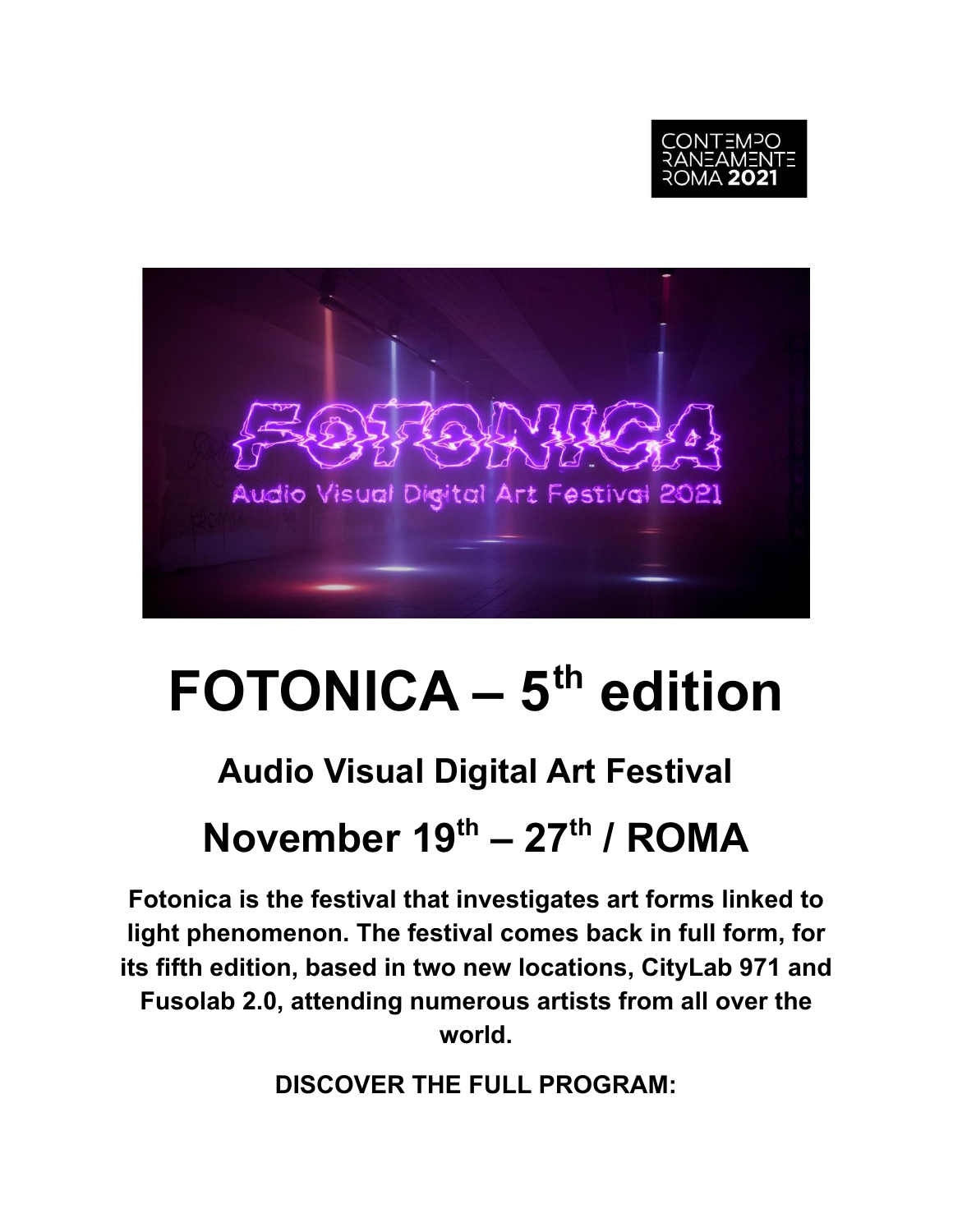#### **<https://fotonicafestival.com/editions/2021-rome/program/>**

After last year's digital edition, which had seen the creation of a parallel virtual universe in which to enjoy the festival's activities, **for 2021 FOTONICA finally comes back in full form!** 2021 marks the fifth edition for Rome's FOTONICA Festival, **a unique event in the panorama of Audio Visual Digital Arts**, which investigates all those art forms in which the element of light is central, presenting for years the best experiences in the international field and contributing to the creation of a network that brings together the most important artists from all over the world. The event, promoted by Roma Culture, is the winner of "Contemporaneamente Roma 2020 – 2021 – 2022", promoted by the Department of Cultural Activities, and it's organized in collaboration with SIAE.

"*Fotone*" is the smallest particle of light, with an enormous and multiform creative power, and starting from this concept, **FOTONICA takes shape as a festival that focuses on the universe of digital art**, with a rich selection of Italian and international artists that presenting their creations. This year, **the event will take place between November 19th and 27th** in two new locations, CityLab 971 (Via Salaria, 971) and Fusolab 2.0 (Viale della Bella Villa, 94), located in Rome's "peripheral" spaces, to stimulate a more lively dialogue with the social fabric and the new generations who inhabit those places.

**FOTONICA will bring over 20 carefully selected artists to its stages**, that will present their works through installations and live performances, exhibitions, lectures and workshops. **Among the most significant events of this 5th edition**, on November 26th will take place the italian preview of "FIELD", **the performance of the Canadian artist Martin Messier**, in which the protagonists of the work are the sound signals generated by the electromagnetic fields present in the environment. On the same night, **the two long-time artists Luca Spagnoletti and Andrew Quinn (Australia) will present the international preview of "Il Giardino Magnetico"**. Festina Lente and La Roboterie are the Roman-based collectives that will host both Saturdays nights – on November 20th and 27th – with a selection of performances and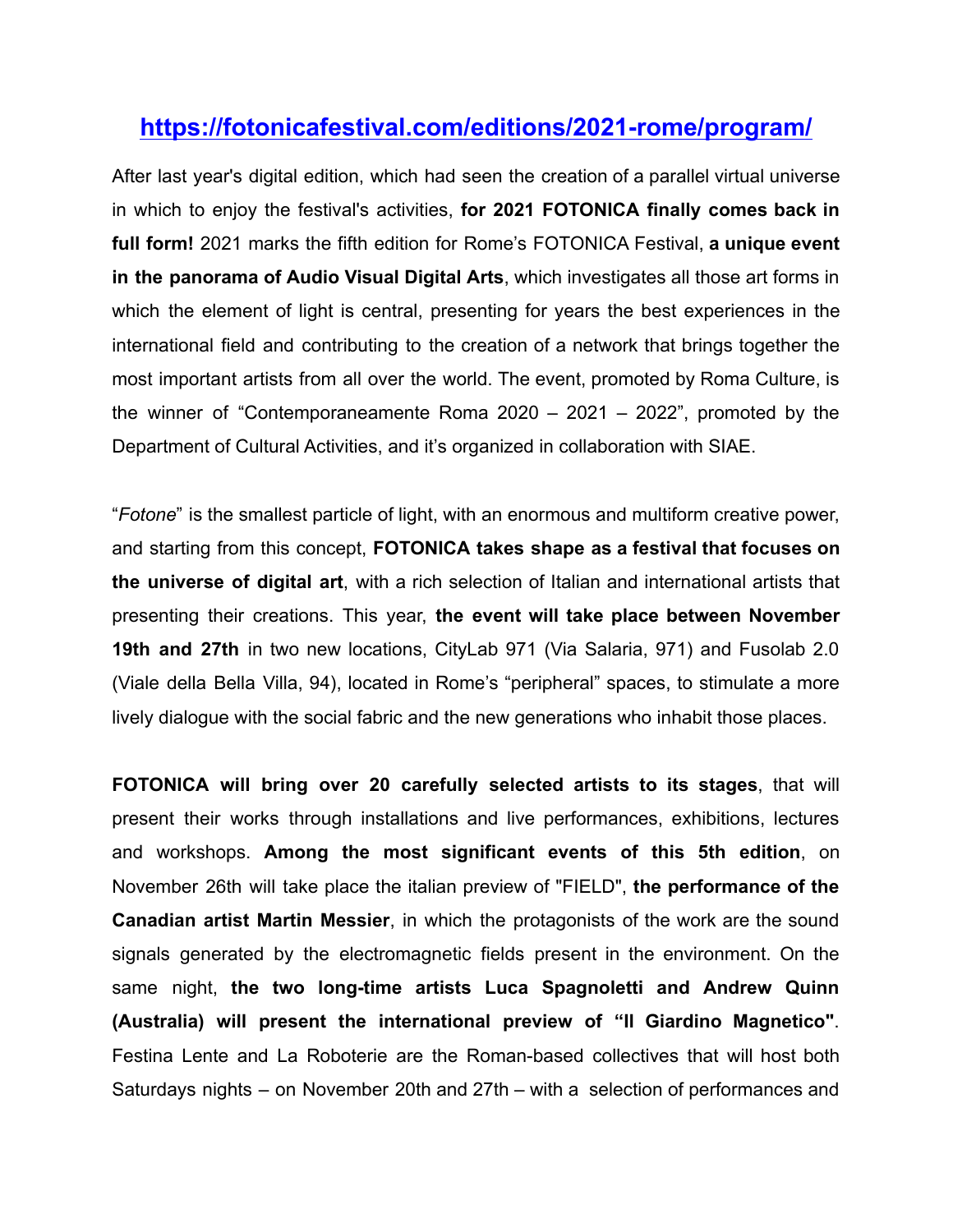live A/V, which will see among the guests (on Saturday 20th) **also Federico Nitti**, Italian vj-artist internationally acclaimed, who has also worked with Aphex Twin and Terry Riley in recent years. During the opening night of the festival, on Friday November 19th, **the English artist Chromathouch** will present the a/v performance "Postmodularism", created with modular and live coding, citing Deleuze and Guattari and their "Mille Plateaux" book. Following, FOTONICA will host **the opening party night** with the visuals of PuttyRubber from Bristol and the music of MarkT and Michael JS.

Organized in collaboration with Shockart.net, **it is possible to visit the web-art exhibition "El Mundo Nuevo"**, dedicated to the new languages through which creativity finds today an expression and on which it bases its own revolutionary communication codes. **The Spanish collective Darklight Studio will curate the exclusive video mapping** "Sacred Geometry", a journey into the world of philosophy and ancient mathematics, while **the Hungarian collective Photon will present the installation "SOL.AR.IS"**, a virtual space in where the public has the opportunity to interact in real time with ephemeral 3D objects inspired by the homonym science fiction novel.

**The space dedicated to practical approach and discovering of the world of digital art has always been central to the festival program**, which allows different audiences (students, families and children) to approach the festival using tools and creative stimuli. Among the workshops that will take place during this edition: "Touch Designer Intermediate" by Andrew Quinn, "Video Mapping" by VJ EletroIman from Telenoika collective, "MusicUpNose - Interactive Concert for children" by Andrea Marinelli and "Video Mapping for kids" by Gianluca Del Gobbo .

**FOTONICA Festival is produced and organized by Flyer**, which since 2004 has given life to LPM - Live Performers Meeting, the largest international event in the Audio Visual Performing Arts area, and since 2014 has produced Live Cinema Festival, the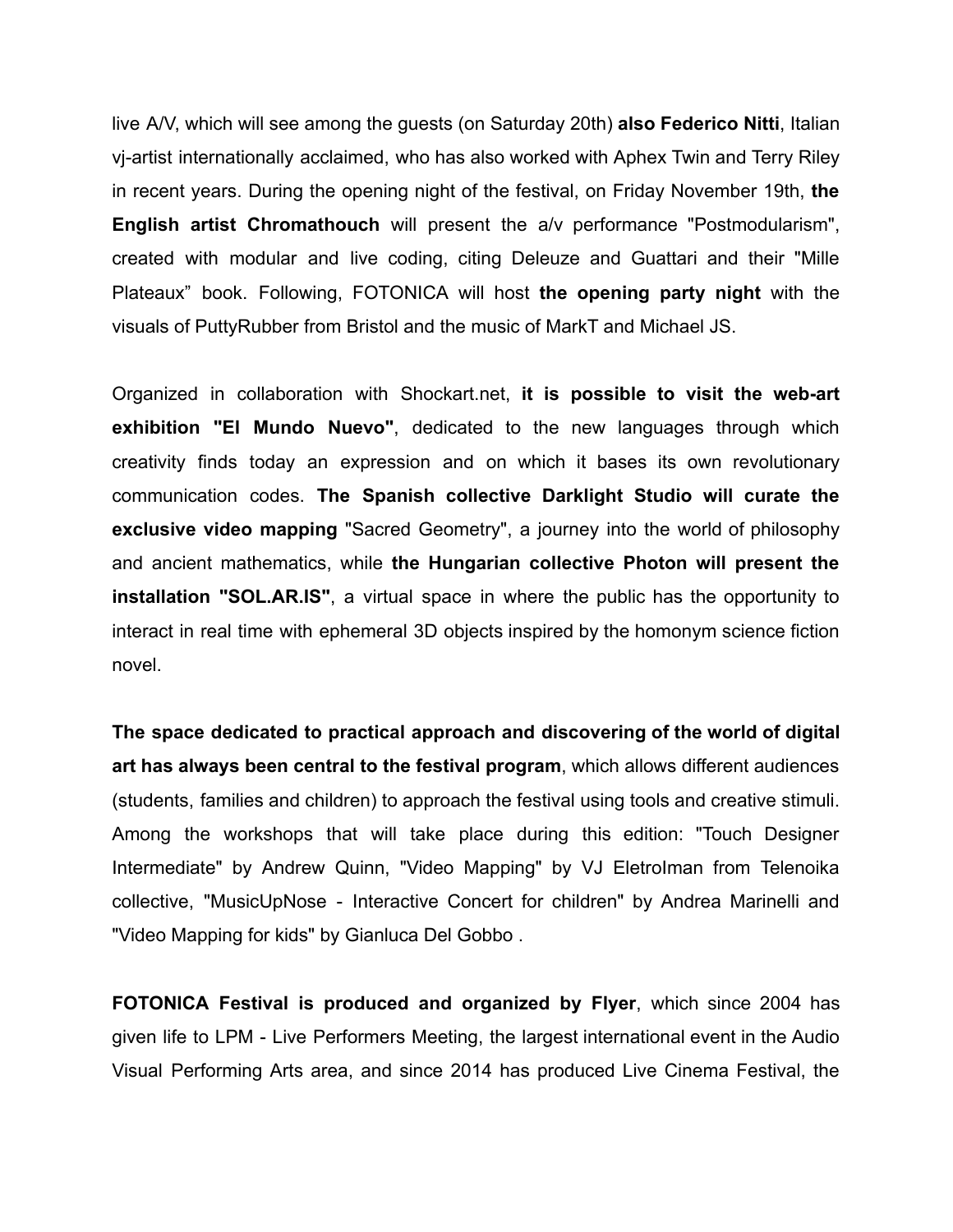only international festival dedicated to this new form of audio-video performances.

**FOTONICA counts among its numerous partners various local and international networks** including AVnode, a network of organizations and artists active in the field of AV performances, and PAC (Contemporary Performing Arts) formed as a result of collaborations between various cultural entities operating in the territory of the city of Rome.

#### **CONTACTS**

[www.fotonicafestival.com](http://www.fotonicafestival.com) [www.facebook.com/fotonicafestival](http://www.facebook.com/fotonicafestival) [www.instagram.com/fotonicafestival](http://www.instagram.com/fotonicafestival)

#### **PRESS**

Daccapo Comunicazione [info@daccapocomunicazione.it](mailto:info@daccapocomunicazione.it) +39 339 7050840 / +39 340 8288293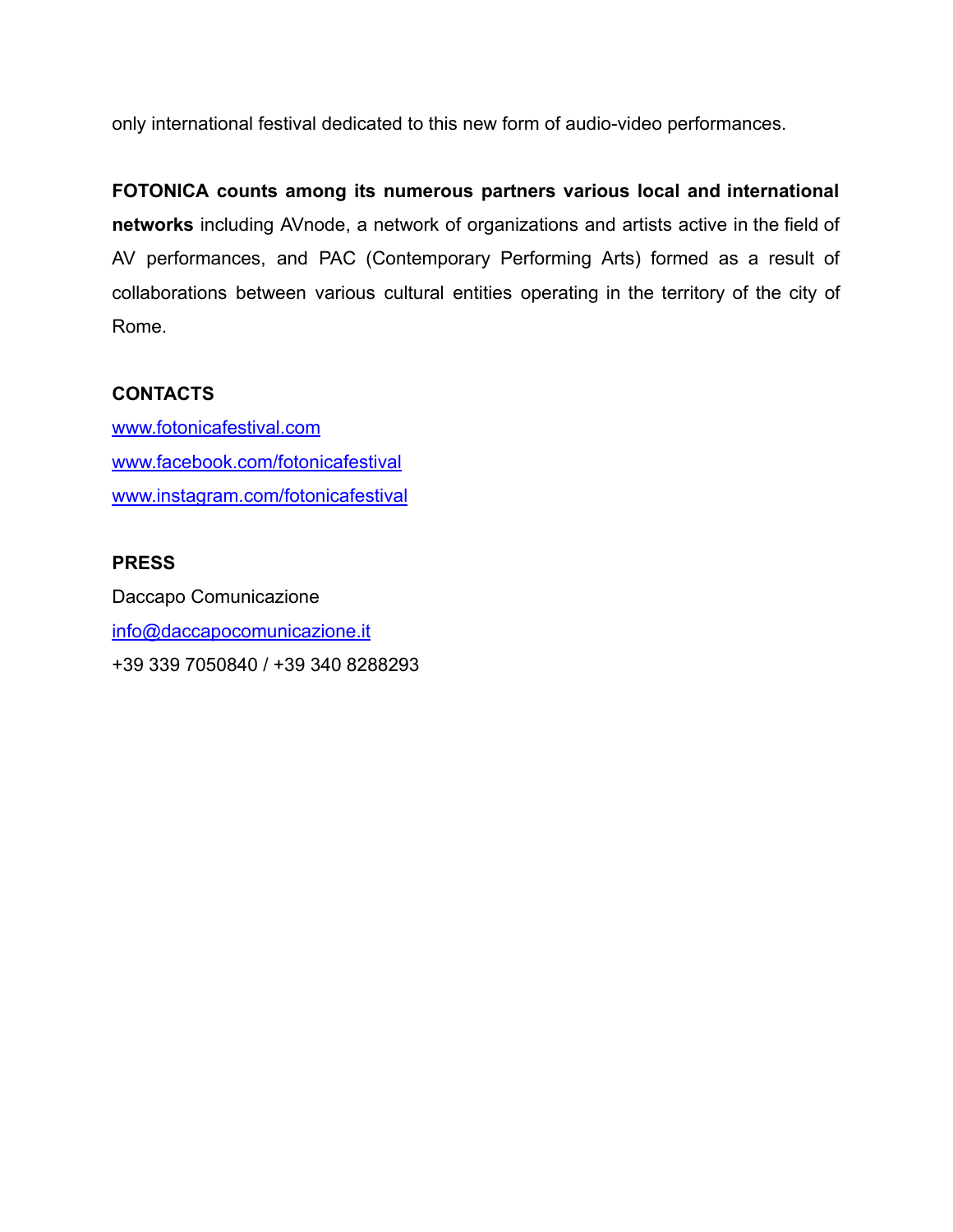